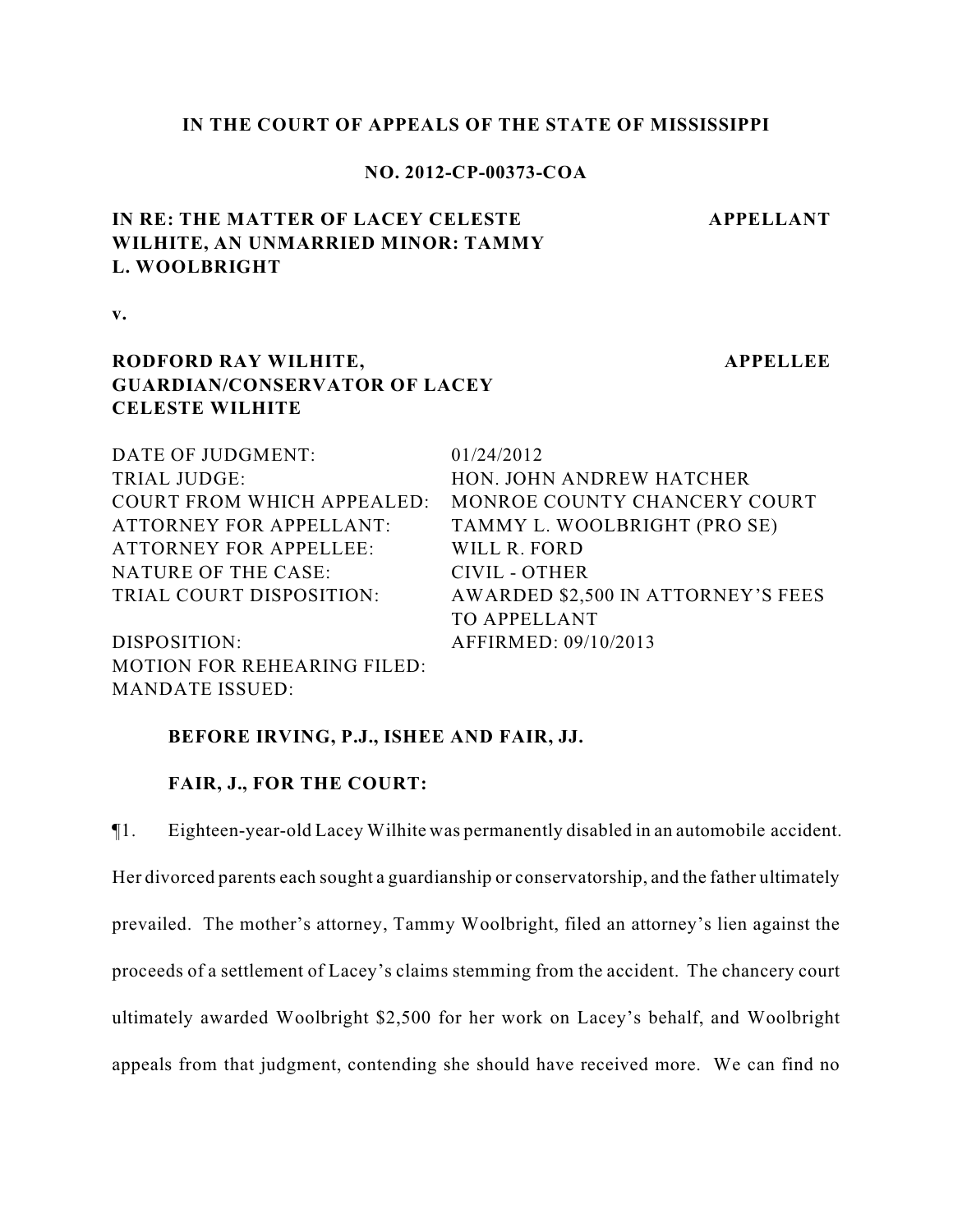basis to interfere with the exercise of discretion by the chancellor and increase the award, so we affirm.

#### **FACTS**

¶2. On August 16, 2008, Lacey was thrown from her vehicle after a collision with a drunk driver. She suffered permanent debilitating brain injuries that left her "neurologically devastated" and totally dependent on the care of others. Her mother, Celeste Sloan, had custody at the time of the accident, but Lacey had actually been living with her father for several years. Sloan, through her attorney, Woolbright, filed a petition for guardianship on September 24, 2008. A short time later, Lacey's father, Rodford Wilhite, responded with a counter-petition. He also sought custody of Lacey in a separate proceeding. Rodford ultimately prevailed in both actions, with the chancery court appointing him guardian/conservator approximately two years after the accident. The court then entered an order approving a 25% contingency fee contract with Rodford's attorney, Will Ford.

¶3. The court was later presented with a settlement offer from the insurance carrier of the other driver, Nationwide, for the policy limits of \$100,000. Also before it were Woolbright's attorney's lien and a subrogation claim by Lacey's medical insurance carrier. The chancellor approved the settlement, denied the subrogation claim, and ordered a separate hearing on the issues of Ford's fee and Woolbright's lien.

¶4. The chancery court found that Ford was largely entitled to collect his 25% contingency fee. Further, although Woolbright had a contract with Lacey's mother and had devoted significant time and effort to pursuing Lacey's claims, Lacey's mother did not have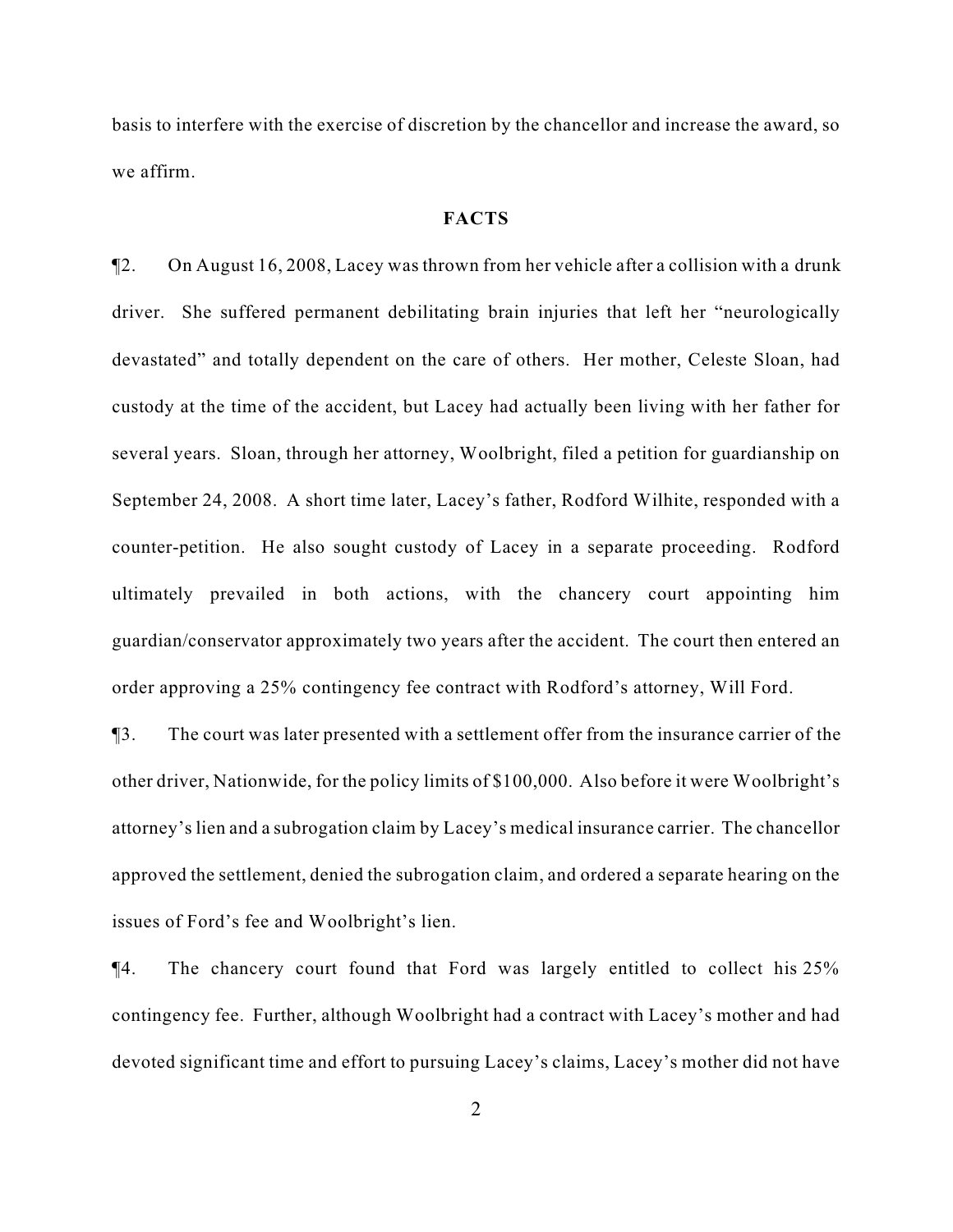a guardianship, and Woolbright had never sought or received court approval to represent Lacey. For that and other reasons, the chancellor concluded Woolbright was entitled to \$2,500, in quantum meruit, which was charged against Ford's fee (leaving him with \$22,500).

#### **DISCUSSION**

#### **1. Ford's Contract and Fees**

¶5. Woolbright's first two issues assert deficiencies in the chancery court's supervision of Lacey's estate, so we shall address them together. She argues that Ford was required to file a motion requesting approval of the contingency fee contract before the trial court could enter an order approving it. She also contends Ford failed to comply with Uniform Chancery Court Rule 6.12, arguing among other things that Ford's written petition failed to outline the work he did on the case and failed to disclose a prior settlement offer that had been made to Woolbright.

## ¶6. Rule 6.12 states in relevant part:

Every petition by a fiduciary or attorney for the allowance of attorney's fees for services rendered shall set forth the same facts as required in Rule 6.11, touching his compensation, and if so, the nature and effect thereof. If the petition be for the allowance of fees for recovering damages for wrongful death or injury, or other claim due the estate, the petition shall show the total amount recovered, the nature and extent of the service rendered and expense incurred by the attorney, and the amount if any, offered in compromise before the attorney was employed in the matter. In such cases, the amount allowed as attorney's fees will be fixed by the Chancellor at such sum as will be reasonable compensation for the service rendered and expense incurred without being bound by any contract made with any unauthorized persons. If the parties make an agreement for a contingent fee the contract or agreement of the fiduciary with the attorney must be approved by the Chancellor.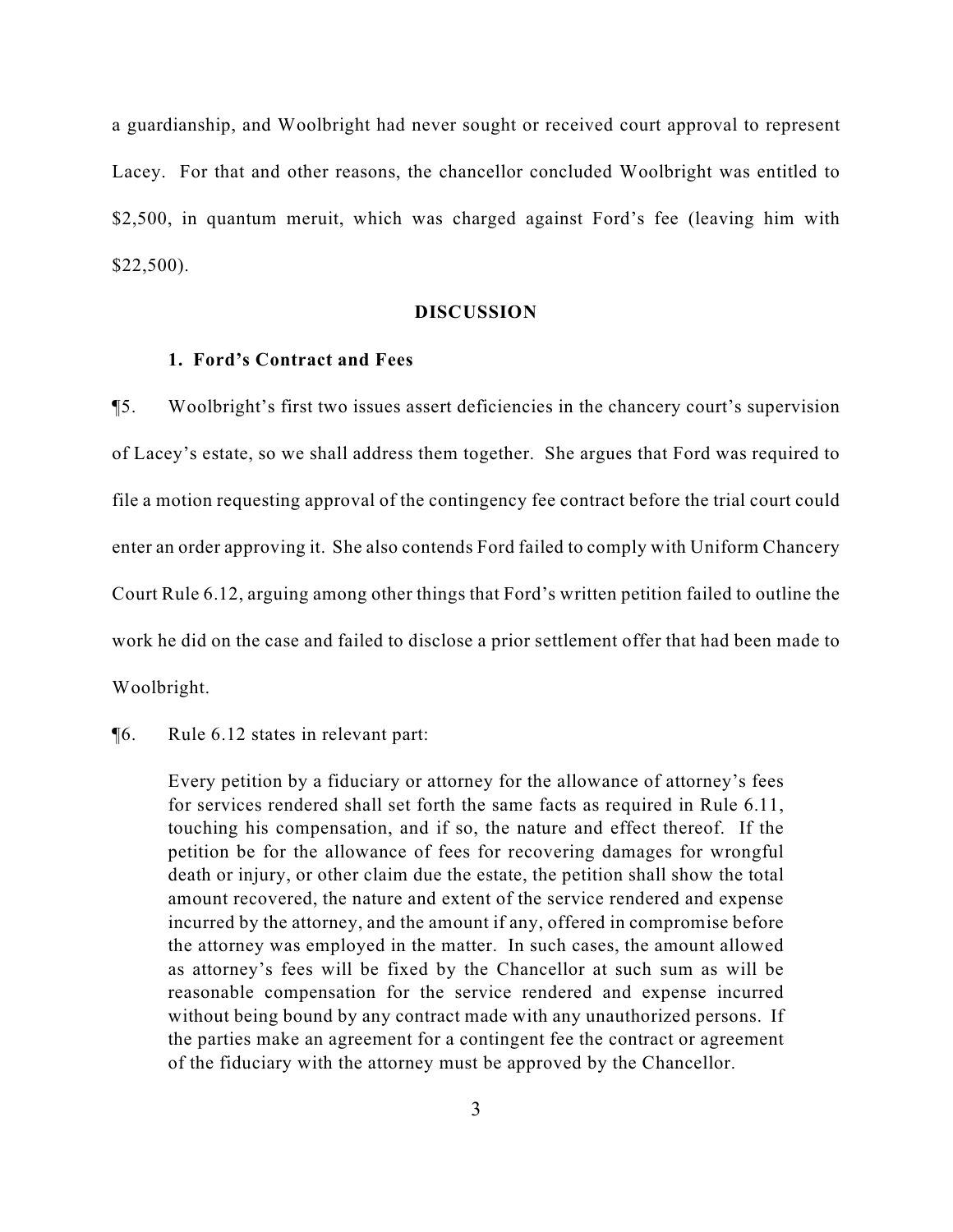¶7. While we agree that Ford's written filings fail to fully comply with the Uniform Chancery Court Rules, we find no error because all of the required information was presented to the chancery court during the hearing. Ford testified at some length to "the nature and extent of the service rendered and expense incurred," his experience, the novelty of the legal questions involved, and the reasonableness of his fee; and Woolbright informed the court of the prior settlement offer made to her. Both agreed that the case involved more than simply accepting a settlement for the policy limits; among other things, Lacey's attorney had to investigate other potential causes of action on Lacey's behalf, follow up on the criminal prosecution of the other driver, and contest various subrogation claims. Indeed, Woolbright herself argued that her 33.3% continency fee contract with Lacey's mother and the 125-plus hours she had devoted to the case were reasonable and entitled her to fees exceeding those awarded to Ford. The chancellor found that Ford's fee of 22.5% was fair and reasonable. Given the evidence before the chancellor, we cannot find any error in his approving this fee.

#### **2. Woolbright's Quantum Meruit Claim**

¶8. Woolbright acknowledges that her contract with Lacey's mother is unenforceable. But she contends that, under a quantum meruit theory, she is entitled to compensation from Lacey's estate far exceeding the \$2,500 awarded by the chancery court.

- ¶9. The "essential elements of recovery under a quantum meruit claim" are as follows:
	- (1) valuable services were rendered or materials furnished;
	- (2) for the person sought to be charged;
	- (3) which services and materials were accepted by the person sought to be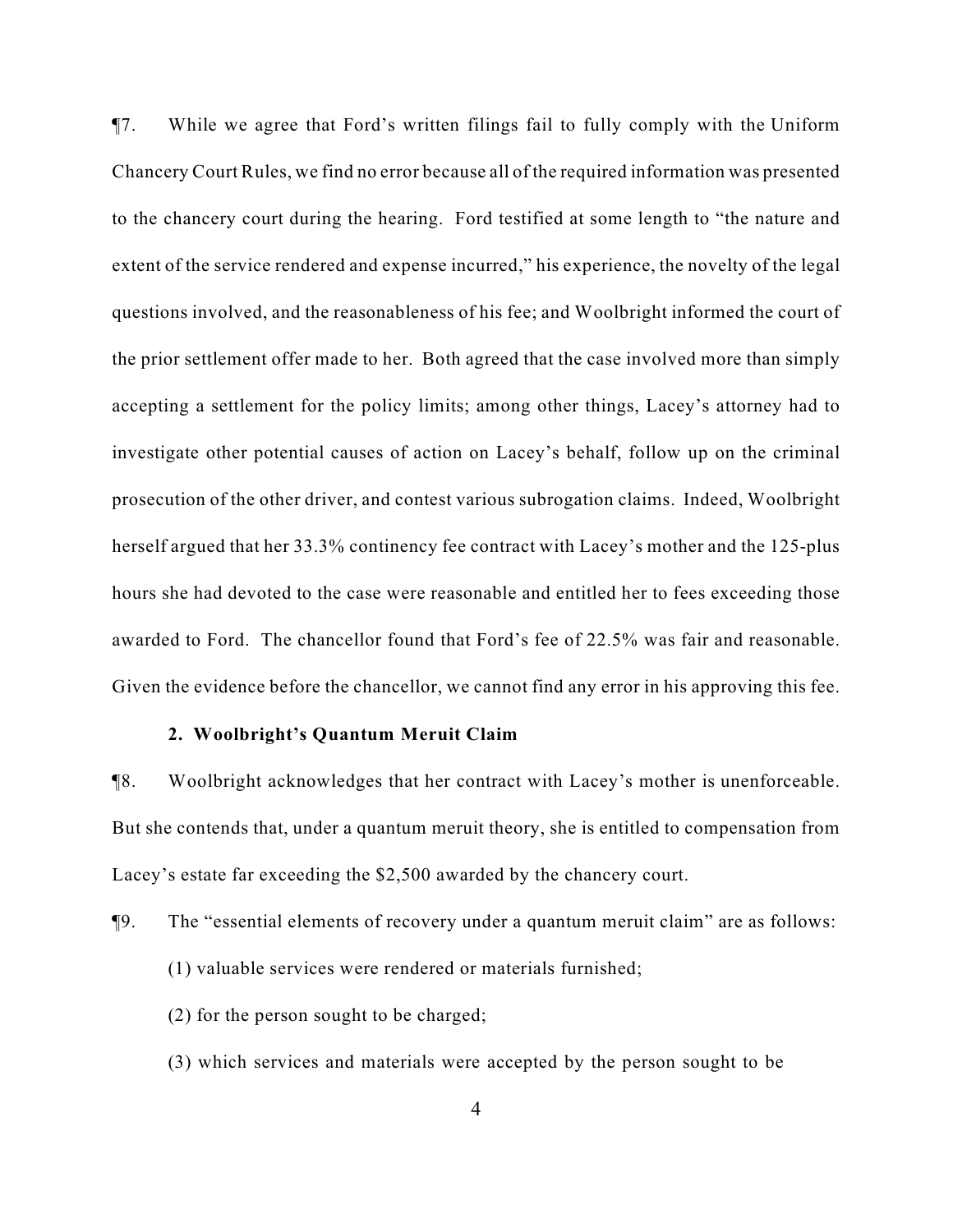charged, used and enjoyed by him; and

(4) under such circumstances as reasonably notified person sought to be charged that plaintiff, in performing such services, was expected to be paid by person sought to be charged.

*Tupelo Redevelopment Agency v. Gray Corp.*, 972 So. 2d 495, 514-15 (¶56) (Miss. 2007).

"Quantum meruit recovery is a contract remedy which may be premised either on express or implied contract, and a prerequisite to establishing grounds for quantum meruit recovery is [the] claimant's reasonable expectation of compensation." *Id.* at 514 (¶56) (citation and internal quotation marks omitted). A chancellor's decision as to attorney's fees in quantum meruit is reviewed only for an abuse of discretion; it will not be disturbed on appeal if it is supported by substantial evidence. *Ownby v. Prisock*, 243 Miss. 203, 208, 138 So. 2d 279, 281 (1962).

¶10. The chancery court pointed out in its order that the fatal flaw in Woolbright's quantum meruit claim against Lacey's estate is the absence of a reasonable expectation of compensation from the estate. From the beginning, Woolbright knew Lacey's parents were divorced and that there was a potential contest of Sloan's petition for a guardianship. Of the more than 125 hours on Woolbright's invoice, only 12.9 precede the filing of the guardianship contest. While Sloan continued pursuing Lacey's claims, there was no evidence of any pressing need to do so before the resolution of the guardianship dispute; and a fair portion of the remaining hours invoiced relates only to the guardianship contest.

¶11. Woolbright's argument is that her employment by Sloan gave her a reasonable expectation of compensation from the estate even if she had no enforceable contract. We do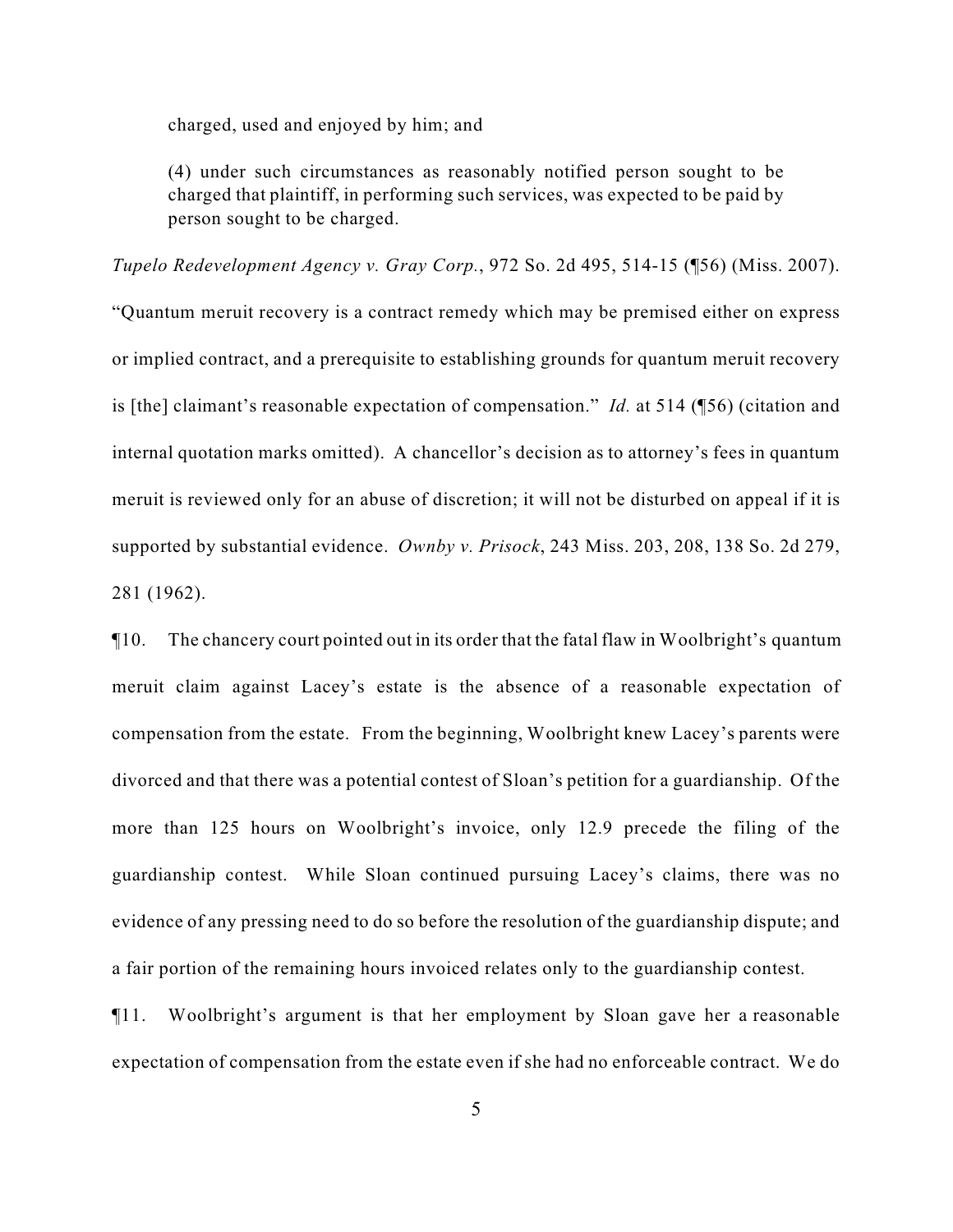not agree. Sloan may have been a "natural guardian" of Lacey under Mississippi Code Annotated section 93-13-1 (Rev. 2004), but the chancery court is the "superior guardian." *See Carpenter v. Berry*, 58 So. 3d 1158, 1163 (¶19) (Miss. 2011). As the Mississippi Supreme Court detailed in *Mississippi State Bar Association v. Moyo*, 525 So. 2d 1289, 1293-96 (Miss. 1988), there are three ways to bind a minor in a settlement: (1) removal of the disability of minority, (2) the formal appointment of a guardian, and (3) the chancery court's approval, without a guardianship, when the claim is worth \$25,000 or less (Mississippi Code Annotated section 93-13-211 (Supp. 2012)). It stands to reason that a parent who has no authority to bind her daughter's estate in a settlement cannot bind the estate to an attorney's fee contract, particularly when such a contract would have to be, but was not, approved by the chancery court. *See* UCCR 6.12. In *Carpenter*, 58 So. 3d at 1163  $($ [19) (citation omitted & emphasis added), the supreme court reiterated its longtime holding that:

Infants and persons of unsound mind are disabled under the law to act for themselves. Long ago it became the established rule for the court of chancery to act as the superior guardian for all persons under such disability. This inherent and traditional power and protective duty is made complete and irrefragable by the provisions of our present state constitution. It is not competent for the Legislature to abate the said powers and duties or for the said court to omit or neglect them. It is the inescapable duty of the said court and[/]or the chancellor to act with constant care and solicitude towards the preservation and protection of the rights of infants and persons non compos mentis. The court will take nothing as confessed against them; will make for them every valuable election; will rescue them from faithless guardians, designing strangers, and even from unnatural parents, and in general will and must take all necessary steps to conserve and protect the best interest of these wards of the court. The court will not and cannot permit the rights of an infant to be prejudiced by a waiver, or omission or neglect or design of a guardian,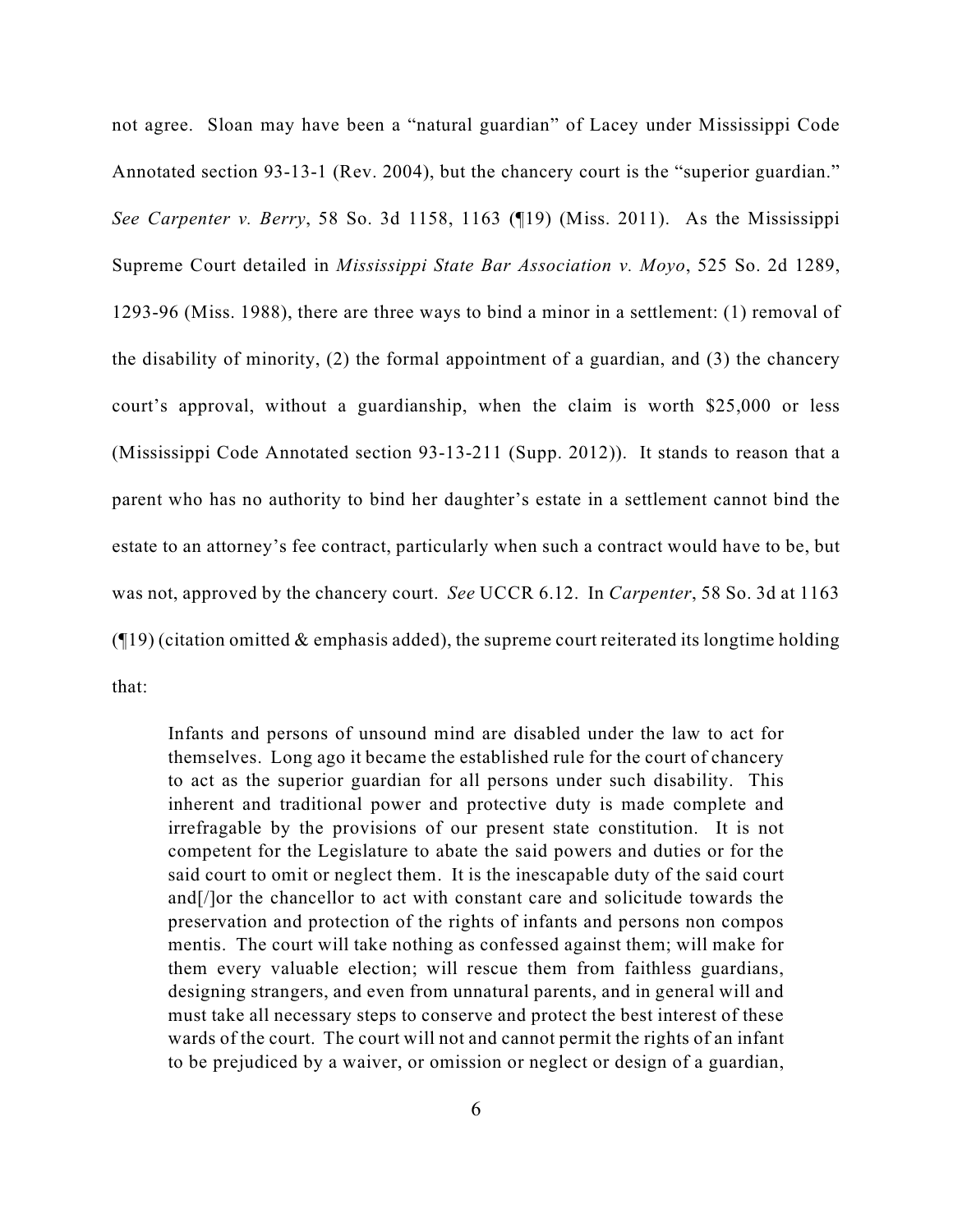or of any other person, so far as within the power of the court to prevent or correct. *All persons who deal with guardians or with courts in respect to the rights of infants are charged with the knowledge of the above principles, and act to the contrary thereof at their peril.*

*See also Union Chevrolet Co. v. Arrington*, 162 Miss. 816, 826-27, 138 So. 593, 595 (1932) (original source). Given the age and clarity of that pronouncement, we agree with the chancery court that Woolbright did not have a reasonable expectation of compensation from Lacey's estate.

¶12. Woolbright also contends that the chancellor's decision to award her \$2,500, 10% of Ford's 25% contingency fee contract, was arbitrary. She points out that the chancery court cited *In re Guardianship Estate of Baker*, 31 So. 3d 1285, 1289 (¶14) (Miss. Ct. App. 2010), an attorneys' fee dispute case where 10% of the total fees were awarded to one attorney in quantum meruit. Woolbright argues the chancellor awarded her 10% because that was how much was awarded in *Baker*.

¶13. Although we agree that it is not clear how the chancery court arrived at the \$2,500 award, Ford points out that it could be interpreted as a rough approximation of the value of the 12.9 hours Woolbright had in the case before the guardianship dispute. Woolbright testified that her hourly rate was \$225; if the chancellor had decided a reasonable value for Woolbright's services was \$200 per hour, 12.9 hours would be \$2,580. Given that there is substantial evidence to support the \$2,500 figure, and the questionable reasonableness of Woolbright's expectation of any compensation whatsoever, we do not think the failure to make a larger award is an abuse of discretion.